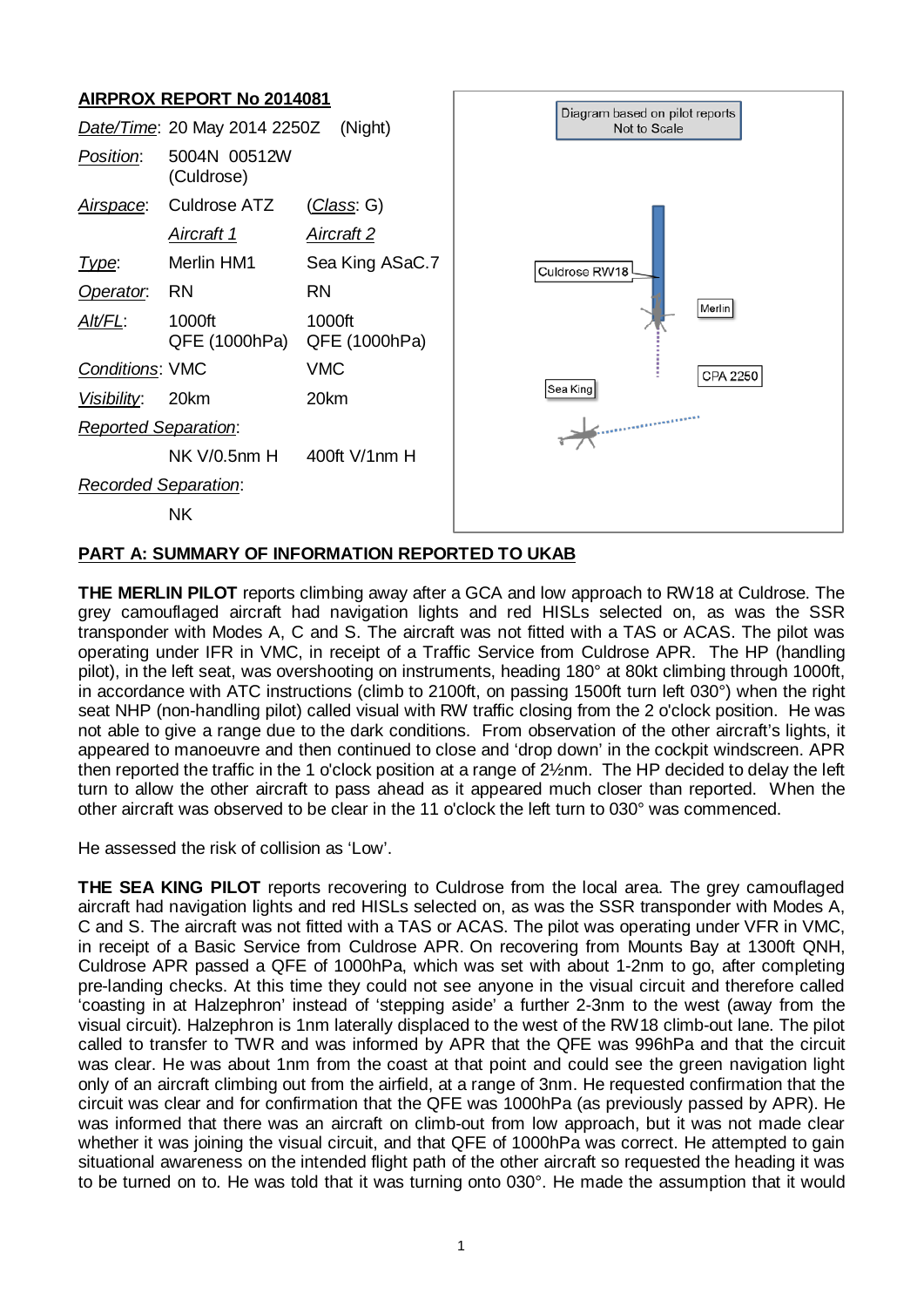turn to the right due to the close proximity of a local  $HIRTA^1$  $HIRTA^1$ . With this in mind, and with the other aircraft clearly some distance away, the pilot made the decision to turn right to join the RW18 LH visual circuit on the crosswind leg, therefore crossing ahead of the other aircraft, now with clear vertical and lateral clearance (visibly sky-lined). The pilot stated that there was clearly no conflict.

He assessed the risk of collision as 'Low'.

**THE TWR CONTROLLER** did not submit a report due to a local misunderstanding as to the military Airprox process.

**THE CULDROSE SUPERVISOR** reports that he observed [Merlin C/S] conducting a practice missed approach from PAR to RW18 and climbing for a further radar pattern. As [Merlin C/S] flew over the RWY, [Sea King C/S] called on the TWR frequency and reported "Coasting In" at Halzephron. The TWR gave a joining clearance, reporting the circuit clear. As [Sea King C/S] had joined from a nonstandard position, the SUP switched his attention to the Sea King's position relative to the climbing [Merlin C/S]. At the same time, [Sea King C/S] requested the intentions of the departing traffic and the direction he was going to turn in order to position himself downwind. As part of the joining call the TWR had passed an incorrect QFE; the correct QFE was passed to [Sea King C/S] as he commenced the downwind leg.

#### **Factual Background**

The weather at Culdrose was recorded as follows:

METAR EGDR 202250Z 20003KT 9999 FEW020 10/08 Q1009 BLU NOSIG

Neither aircraft was observed on area radar replay but PAR controller reported that on his display the aircraft were 2 miles apart, and Mode C indicated a separation of 300ft.

#### **Analysis and Investigation**

#### **Military ATM**

The Merlin pilot had conducted a Precision Approach Radar (PAR) to RW18 during a night-flying sortie. The conditions were VMC with low light levels; night-vision systems were not in use by the Merlin crew. Following the overshoot, APR reported traffic 1 o'clock at 2.5nm; the handling-pilot delayed the left-hand turn to allow the other aircraft to pass clear. The Sea King pilot was recovering visually to conduct visual circuits at Culdrose; again, night-vision systems were not in use by them either. The crew were recovering from Mounts Bay with about 1-2nm to run to Culdrose after completing pre-landing checks. No other traffic was apparent in the visual circuit and the crew elected to continue inbound from Halzephron (1nm laterally displaced to the west of the climb-out lane) instead of routing 2-3nm to the west to route in via Looe Bar (the standard coast-in point for a visual recovery to RW18). Culdrose TWR initially informed the Sea King crew that the circuit was clear, but the green navigation light of another aircraft became apparent. The Sea King crew requested Traffic Information and were informed that a Merlin was on a low approach, but further intentions were not passed. After a further request, TWR informed the Sea King pilot of the Merlin's next planned heading. The controller/unit workload and task severity was described as 'low'. The PAR controller recalled providing Traffic Information to the Merlin pilot as he was climbing out. The profile for a PAR at Culdrose, RW18 is at Figure 1.

<span id="page-1-0"></span> $1$  High-intensity Radio Transmission Area. An area of intense RF transmissions which may interfere with aircraft flight control systems and hence requires avoidance minima.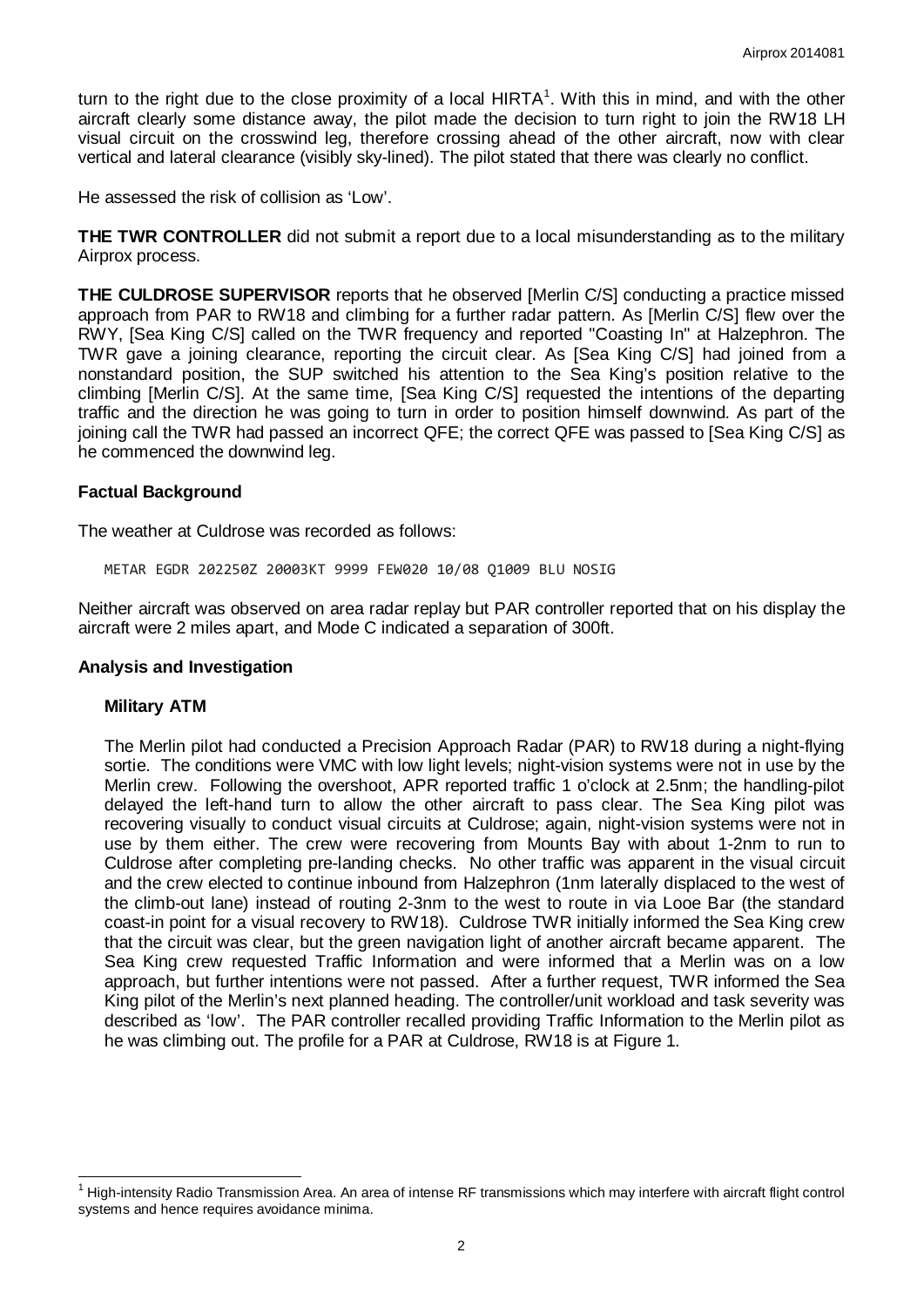

Figure 1: RNAS Culdrose PAR RW18

At 2145:24, the Sea King pilot informed APR that he was complete at Mounts Bay and inbound for visual recovery. At 2148:11, the Sea King pilot declared, "*Radar* [Sea King C/S] *coasting in Halzephron to Channel one*." APR passed the squawk 7030 and confirmed the channel for Culdrose Tower.

The TWR tape transcript is reproduced below:

| <b>From</b> | To         | <b>Speech Transcription</b>                                                                         | Time     |
|-------------|------------|-----------------------------------------------------------------------------------------------------|----------|
| Sea King    | TWR.       | ? Tower good evening [Sea King C/S] joining at ah Halzephron ah to remain<br>circuits               | 21:48:43 |
| <b>TWR</b>  | Sea King   | ? Roger join, Duty Runway 18 Q F E Nine Nine Six Hectopascals, the circuit<br>is clear              | 21:48:50 |
| Sea King    | TWR.       | Ah just confirm the circuit is clear I've got ah one aircraft that looks like it's<br>climbing out? | 21:48:57 |
| <b>TWR</b>  | Sea King   | Affirm he's ah missed approach he's going to Approach for a P A R                                   | 21:49:01 |
| Sea King    | <b>TWR</b> | Ah Roger what's his ah turning heading please I don't want to turn in to him?                       | 21:49:07 |
| <b>TWR</b>  | Sea King   | Standby                                                                                             | 21:49:11 |
| <b>TWR</b>  | Sea King   | Zero Three Zero degrees                                                                             | 21:49:15 |
| Sea King    | TWR.       | Sorry say again?                                                                                    | 21:49:17 |
| <b>TWR</b>  | Sea King   | Turning on to Zero Three Zero                                                                       | 21:49:18 |
| Sea King    | <b>TWR</b> | Roger O K I'll er um turn ahead, we're ah he should be turning right hopefully<br>anyway so         | 21:49:21 |
| Sea King    | TWR.       | Ah can you just confirm the Q F E please is ah One Thousand we were<br>passed that by Radar         | 21:49:47 |
| <b>TWR</b>  | Sea King   | Apologies it's One Thousand                                                                         | 21:49:53 |
| Sea King    | <b>TWR</b> | Ah Roger ah [Sea King C/S] established and ah now downwind ah red                                   | 21:49:56 |
| <b>TWR</b>  | Sea King   | Roger                                                                                               | 21:50:03 |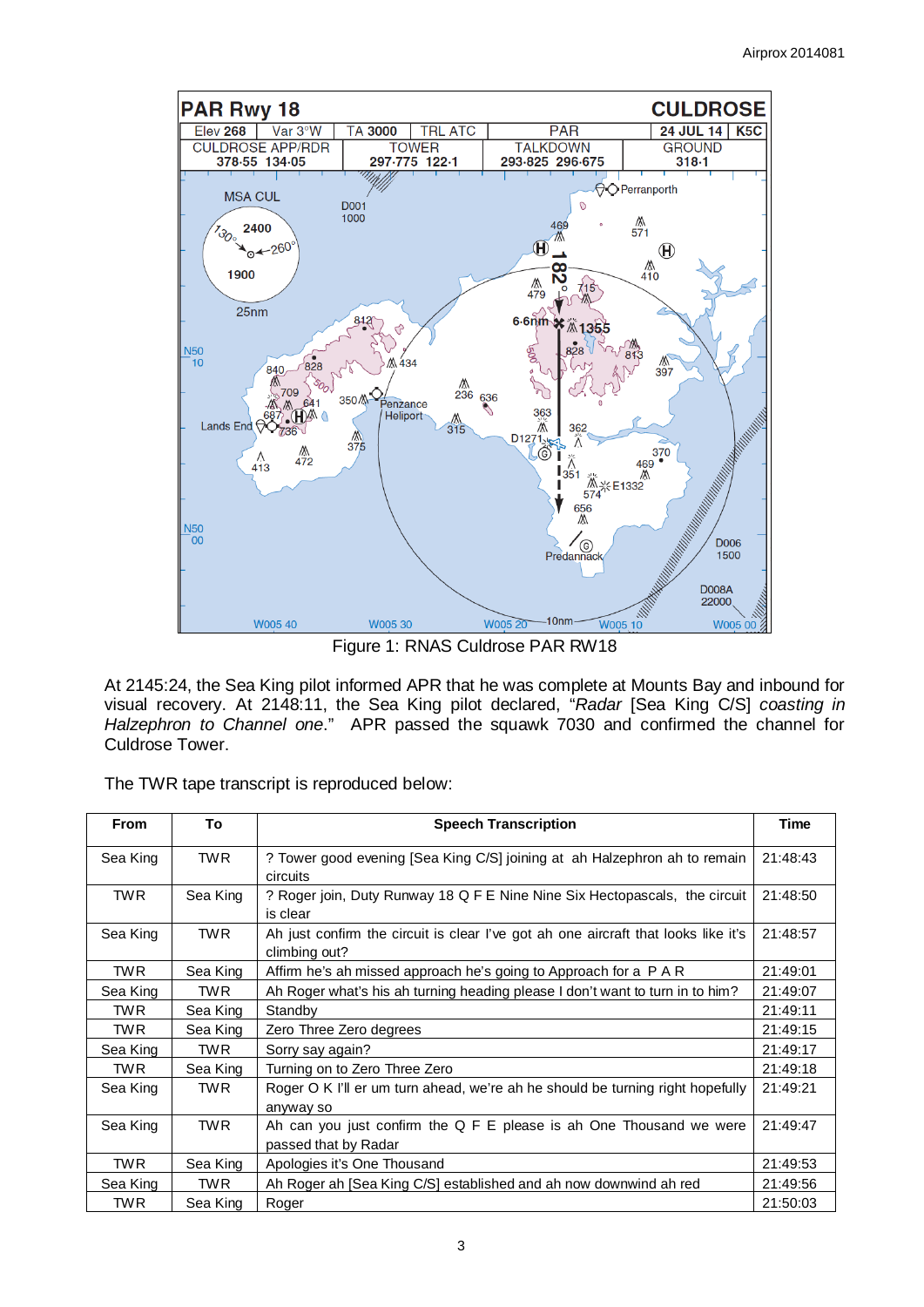The normal barriers to an Airprox would be information derived from controllers, lookout, safe procedures and onboard Airborne Collision Avoidance Systems (ACAS). Neither aircraft was fitted with an ACAS. The published procedure was not followed, and lookout was hampered by it being night operations.

The TWR controller received a call from the Sea King joining from a non-standard entry gate and passed a circuit state and QFE. The circuit state was correct because no aircraft were in the visual circuit (the Merlin was in the Radar Circuit) and no Traffic Information was passed on the Merlin climbing out from an instrument approach. To add context, the controller passed the correct circuit state and may not have deemed the aircraft as potentially being in confliction. If the aircraft were not on an apparent collision course there may have been less of a need to request that a pilot adheres to a procedure, and less of a need to pass information.

The Merlin pilot was on an instrument approach and mentioned in the occurrence report that the right-hand seat pilot had become visual with the Sea King. The assessment of 0.5nm separation may explain why the Merlin crew felt that the separation minima needed reporting through an Airprox and the human factors issues of judging distances at night helps to explain the different perceptions, especially for a crew that is instrument flying.

At 2148:11, the Sea King crew were at Hazelphron and at 2148:50 they were informed that the circuit was clear. The crew may have deemed it more expedient to route in from Hazelphron, rather than route away from the airfield to re-enter via Looe Bar, especially if there was no other traffic to affect. Once the Merlin was spotted, there was a slight delay in getting their further intentions, but the Sea King crew deemed that they had enough vertical and lateral separation to cross in front of the Merlin to position for downwind.

The unit conducted a local investigation and produced a number of contributory factors from the incident, which would be used to brief aircrew and controllers. The issue of flexibility versus strict adherence to the procedures was discussed. More effective communication was viewed as the key to preventing such an incident happening again.

## **UKAB Secretariat**

Both pilots shared an equal responsibility to avoid collision and not to fly into such proximity as to create a danger of collision<sup>[2](#page-3-0)</sup>. Radar recordings were not available in order to assess formally the CPA but, as part of the investigation process, the PAR controller had reported that the aircraft were 2 miles apart, and Mode C indicated a separation of 300ft.

## **Comments**

## **Navy HQ**

In this instance perceived severity was low from both crews; however, there are issues raised through the investigation that need to be addressed to ensure a similar scenario does not occur again. Education for the Culdrose RW Sqns on the importance of timely and accurate coasting in calls has already happened. As an additional point ATC have been reminded that accurate QFEs are essential for effective and safe control.

#### **Summary**

An Airprox was reported when a Merlin and a Sea King flew into proximity at about 2250 on Tuesday 20<sup>th</sup> May 2014. Both pilots were operating in VMC at night, the Merlin pilot under IFR, in receipt of a Traffic Service from Culdrose APR and the Sea King pilot under VFR, in receipt of a Basic Service from Culdrose TWR.

<span id="page-3-0"></span> $2$  Rules of the Air 2007 (as amended), Rule 8 (Avoiding aerial collisions) and as reflected in Military Flying Regulations